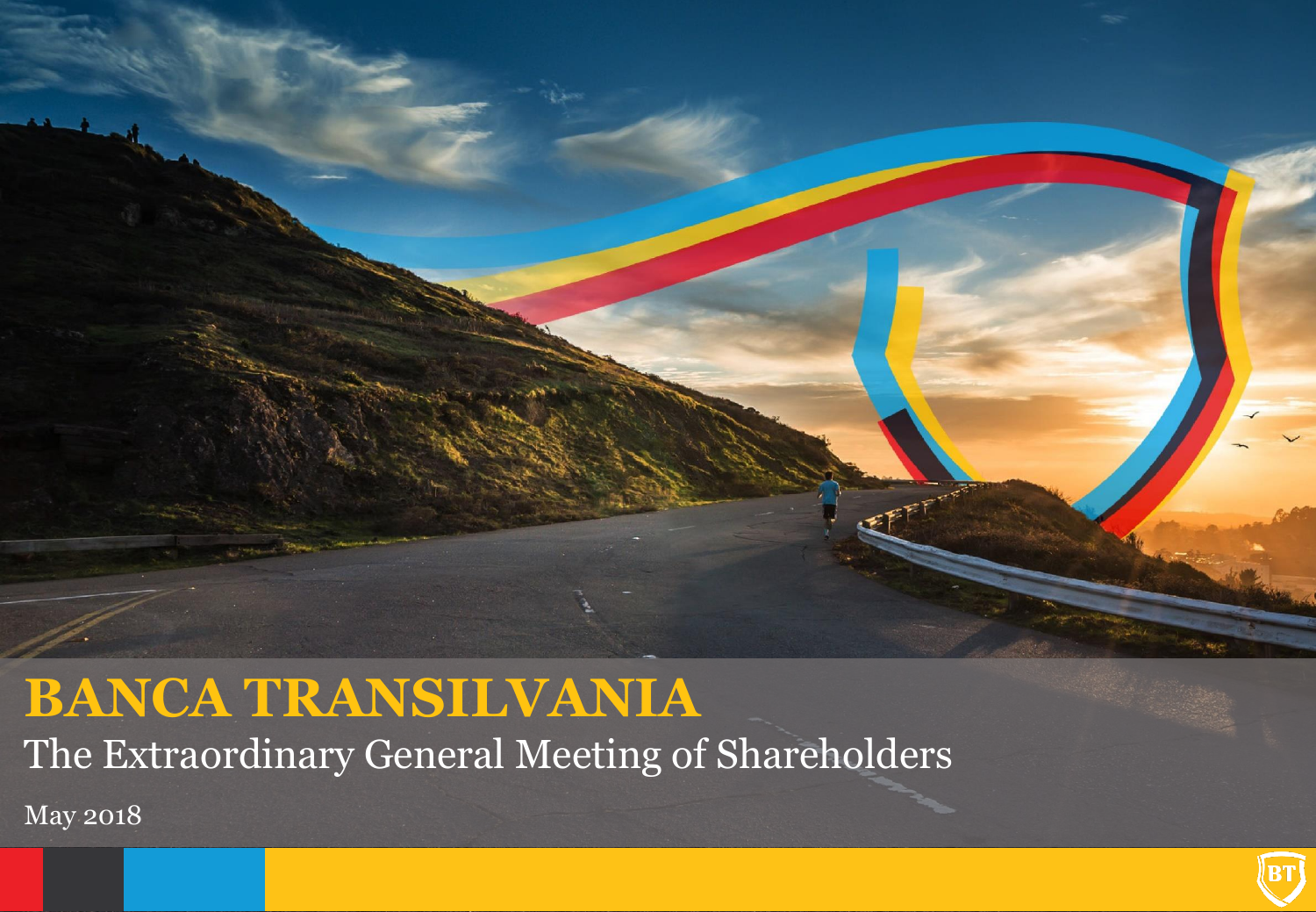## **Agenda**

| 01 | <b>The bonds</b><br>Approval of a bond issuance, with a fixed or variable interest rate, where applicable,<br>with a maturity of ten years, for a maximum amount of 350 million euros                                        |
|----|------------------------------------------------------------------------------------------------------------------------------------------------------------------------------------------------------------------------------|
| O2 | The offer<br>Admission of a bond public offering, addressed to up to 150 people                                                                                                                                              |
| 03 | The admission<br>Approval of all actions and formalities needed for the admission of the bonds for<br>trading on the Bucharest Stock Exchange                                                                                |
| O4 | <b>Designation of BT Capital Partners as</b><br><b>Intermediary of the Offering</b>                                                                                                                                          |
| 05 | <b>Approval of empowering the Board of Directors</b><br>To carry out any necessary operations in order to comply with the decisions of the<br>EGMS regarding the bonds' admission to trading on the Bucharest Stock Exchange |
| 06 | <b>Approval of the registration date</b><br>$15th$ of June, 2018                                                                                                                                                             |

BT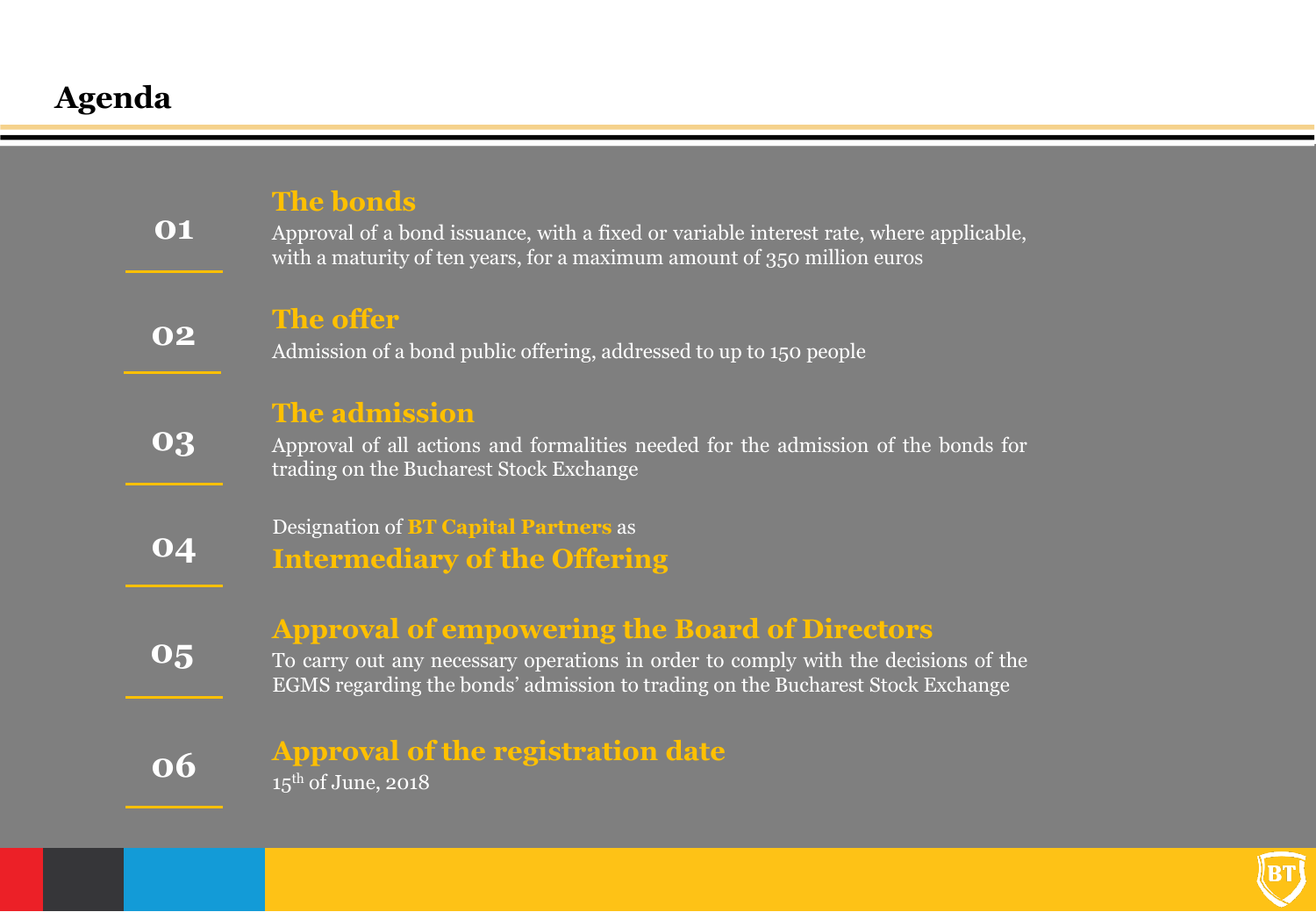- **Minimum requirements of own funds and eligible liabilities (MREL)**
- Directive 2014/59 / EU, transposed in Romania by Law no. 312/2015 on the recovery and resolution of credit institutions and investment firms and on the amendment and supplementation of financial instruments, establishes, in the context of the banking resolution, that credit institutions must continually meet a minimum requirements of own funds and eligible liabilities (MREL).
- The MREL is therefore part of the European authority's plan to ensure that credit institutions have enough liabilities to prevent taxpayers from bearing the burdens of any eventual bank bailouts. Every bank will be required to meet the regulatory requirement established by the National Bank of Romania for each credit institution, depending on the size, economic model, financing model and risk profile of each.
- The appointment of BT CAPITAL PARNTERS as intermediary of the Offer is justified by the companies vast expertize in similar procedures in Romania as well as its performance in the financial sector.